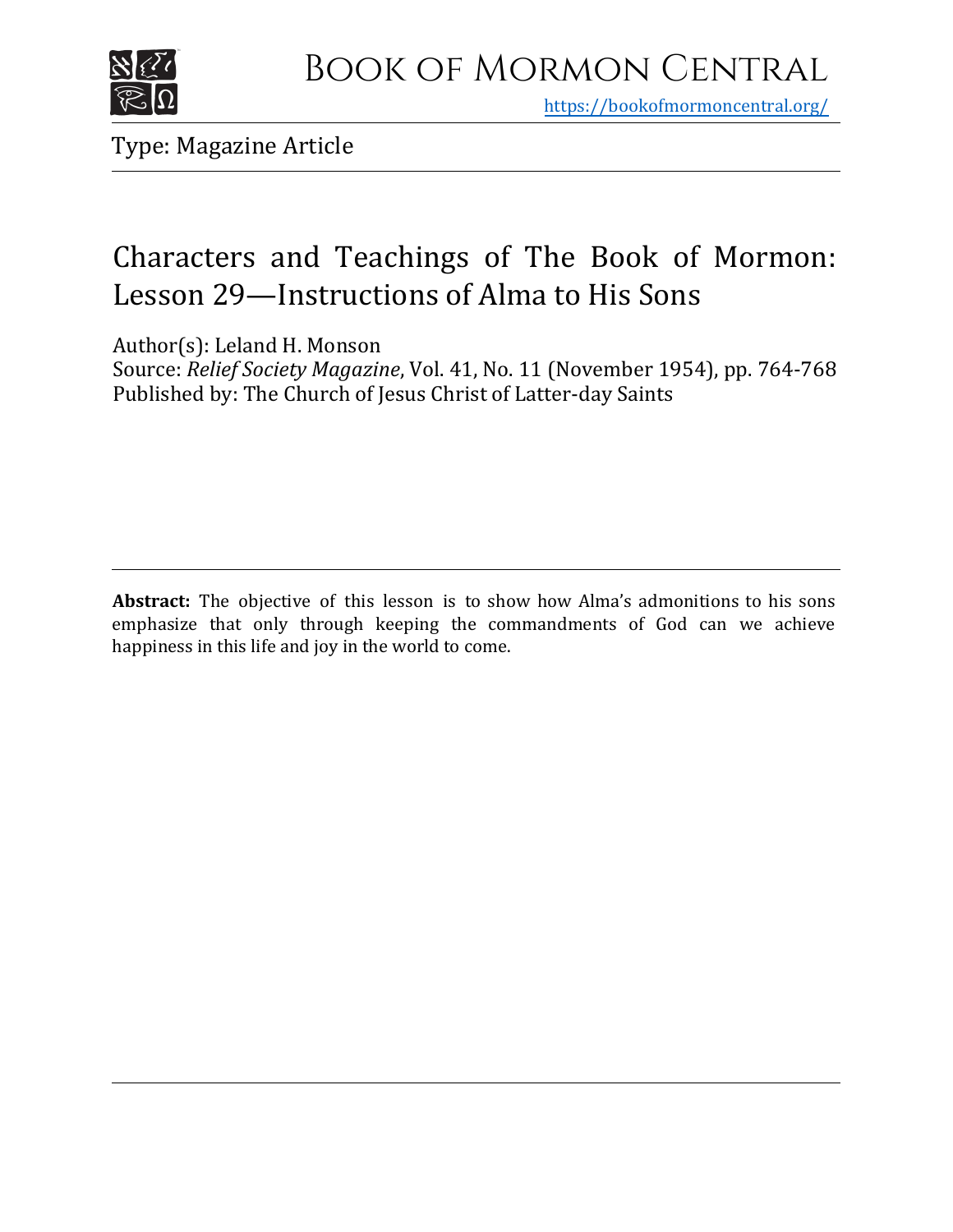

# *cJheology*—Characters and Teachings of The Book of Mormon

Lesson 29—Instructions of Alma to His Sons

*Elder Leland H. Monson* (Text: The Book of Mormon: Alma, chapters 36-42)

For Tuesday, February 2, 1955

Objective: To show how Alma's admonitions to his sons emphasize that only through keeping the commandments of God can we achieve happiness in this life and joy in the world to come.

JN the seventeenth year of the reign of the judges, Alma sensed an increase in iniquity among his people. He, therefore, called his three sons together and gave ". . . unto them every one his charge, separately, concerning the things pertaining unto righteousness . . ." (Alma 35:16). These three sons were Helaman, Shiblon, and Corianton.

#### *Helaman Told of Alma's Conversion*

Alma related to Helaman an account of his own sinful past, and how he had gone ". . . about with the sons of Mosiah, seeking to destroy the church of God . . ." (Alma 36:6). He recounted the appearance of the angel to him, who had said: "... If thou wilt of thyself be destroyed, seek no more to destroy

the church of God" (Alma 36:9). Alma told Helaman that after these words he had fallen to the earth, . . and it was for the space of three days and three nights that I could not open my mouth, neither had I the use of my limbs" (Alma 36:10). The other brethren, Alma told Helaman, had heard more words from the angel, but Alma declared that after he had heard the words of the angel addressed to him:

... <sup>I</sup> was struck with such great fear and amazement lest perhaps I should be destroyed, that I fell to the earth and I did hear no more. But I was racked with eternal torment, for my soul was harrowed up to the greatest degree and racked with all my sins (Alma 36:11-12).

The terrible responsibility which weighs upon a man who leads others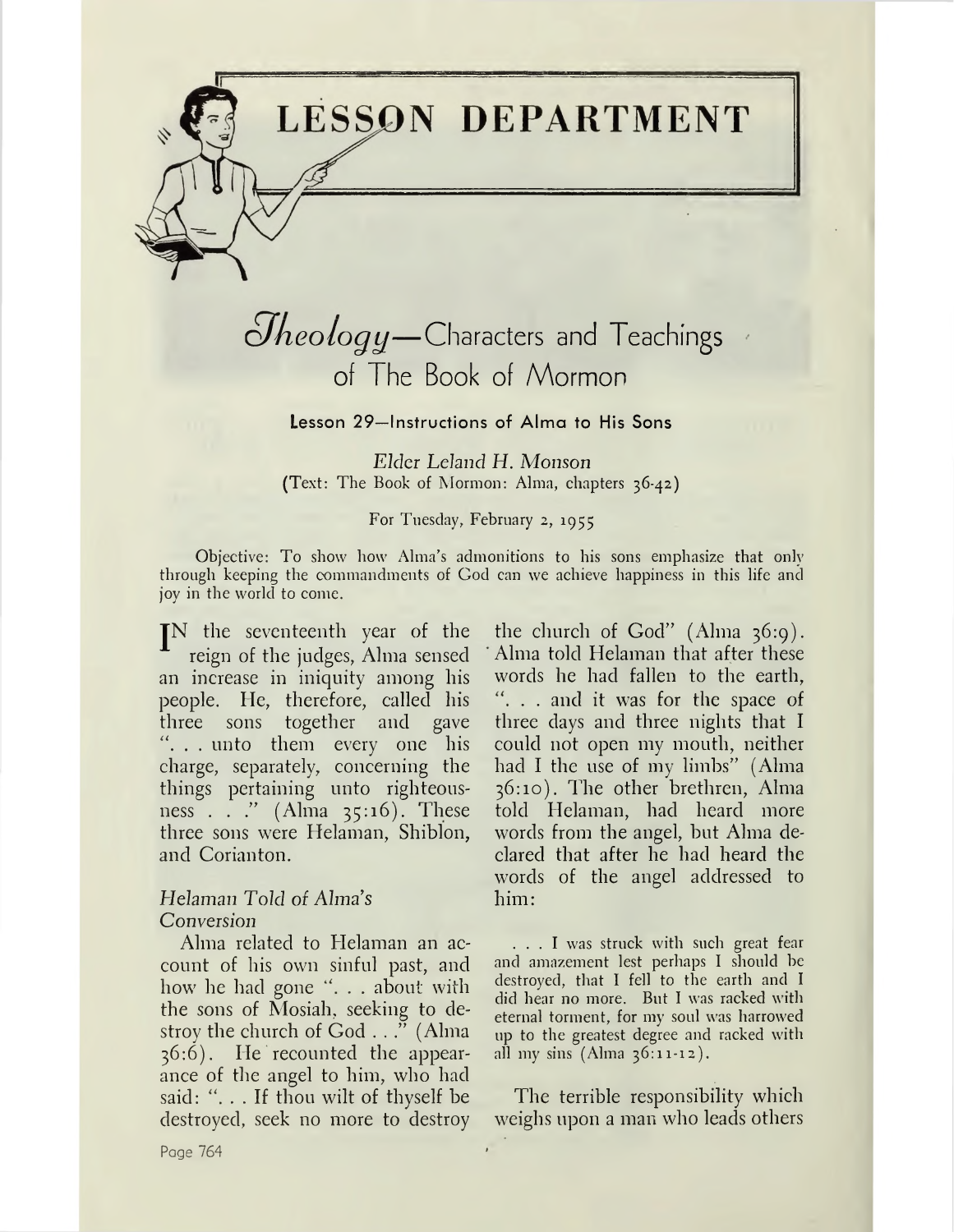#### **LESSON DEPARTMENT 765**

astray into unrighteousness was thus expressed by Alma:

Yea, and I had murdered many of his children, or rather led them away unto destruction . . . Oh, thought I. that <sup>I</sup> could be banished and become extinct both soul and body, that I might not be brought to stand in the presence of my God, to be judged of my deeds (Alma  $36:14-15$ .

At last, however, Alma told Helaman, remembering the words of his father, Alma, prophesying to the people concerning the coming of the Son of God, had caused Alma to cry within his heart ". . . O Jesus, thou Son of God, have mercy on me. ... <sup>I</sup> could remember my pains no more . . ." Alma added (Alma 36:18-19). Thus the teachings of his father had come to him in his extremity and given him guidance.

In speaking to Helaman, Alma also impressed upon him the joy of righteousness when he said, "... there could be nothing so exquisite and so bitter as were my pains. Yea, and again I say unto you, my son, that on the other hand, there can be nothing so exquisite and sweet as was my joy"  $(Alma \quad 36:21)$ . The great joy which the Lord had since given to Alma as the fruits of his labors in bringing souls to repentance, was affirmed and the goodness of the Lord extolled when Alma spoke of his mercy. "And I have been supported under trials and troubles of every kind, yea, and in all manner of afflictions . . ." (Alma  $36:27$ ). Alma impressed upon Helaman the promise:

Inasmuch as ye shall keep the commandments of God ye shall prosper in the land . . . inasmuch as ye will not keep the commandments of God ye shall be cut off from his presence (Alma 36:30).

## Helaman Entrusted With Records and Other Sacred *RcJics*

Alma entrusted Helaman with all of the records and other sacred relics, dating from early times. He impressed Helaman with the magnitude of his responsibility in keeping these sacred histories. He pointed out that these records had been instrumental in bringing many to a knowledge of God and of convincing many, including thousands of the Lamanites, of the error of their ways. In instructing Helaman regarding his record-keeping responsibility, Alma said:

And I . . . command you that ye keep a record of this people, according as I have done, upon the plates of Nephi, and keep all these things sacred which I have kept, even as I have kept them; for it is for a wise purpose that they arc kept (Alma 37:2).

In speaking of the plates of brass, Alma said they had ". . . enlarged the memory of this people, yea, and convinced many of the error of their ways . . ." (Alma 37:8). In regard to the twenty-four plates [from which the Book of Ether had been abridged], Helaman was instructed to keep from the people the secret oaths and covenants contained therein and ". . . only their wickedness and their murders and their abominations shall ye make known unto them . . ." (Alma 37:29). Also entrusted to Helaman were the interpreters.

Alma used the Liahona, the compass which guided the Nephites to the land of promise, to teach an impressive lesson to Helaman. He reminded Helaman that this instrument was symbolical of things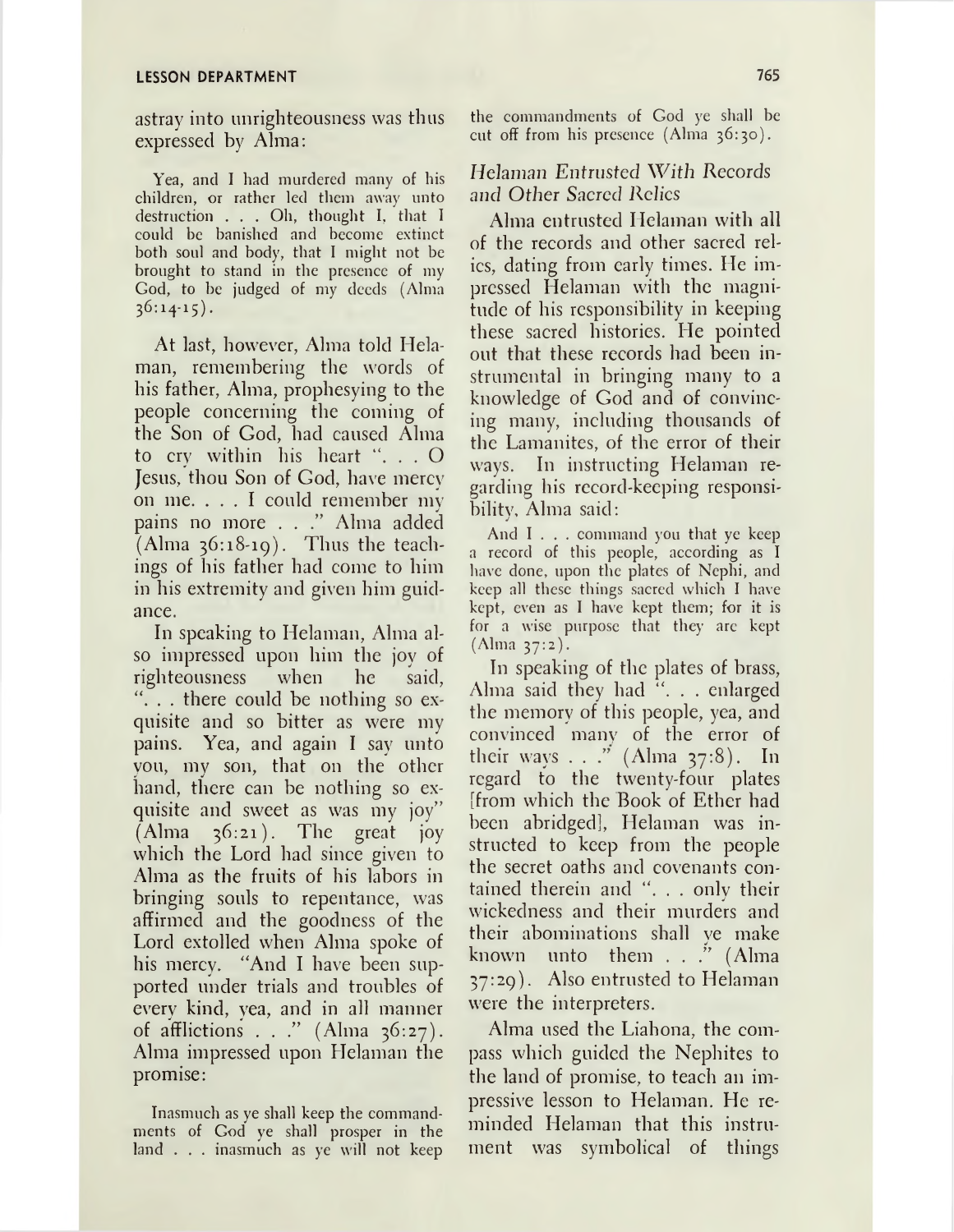spiritual, that it worked according to the faith and diligence of the people.

For behold, it is as easy to give heed to the word of Christ, which will point to you a straight course to eternal bliss, as it was for our fathers to give heed to this compass, which would point unto them a straight course to the promised land (Alma 37:44).

#### *Instructions of Alma to Helaman*

Sensing the needs of the people, Alma gave Helaman specific instructions regarding what he should teach. He emphasized that he should teach four things in particular:

 $(1)$  to have ". . . an everlasting hatred against sin and iniquity" (Alma 37:32).

(2) to "Preach . . . repentance, and faith on the Lord Jesus Christ."

 $(3)$  "... to humble themselves and to be meek and lowly in heart . . . ."

 $(4)$  to "... never be weary of good works . . ."  $(Alma 37:32-34)$ .

He further said: ". . . The way is prepared, and if we will look we may live forever" (Alma  $37:46$ ).

Concerning Helaman'<sup>s</sup> personal welfare, Alma advised him to . . learn wisdom in thy youth; yea, learn in thy youth to keep the commandments of God" (Alma 37:35). He admonished Helaman to:

Counsel with the Lord in all thy doings, and he will direct thee for good; yea, when thou liest down at night lie down unto the Lord, that he may watch over you in your sleep; and when thou risest in the morning let thy heart be full of thanks unto God; and if ye do these things, ye shall be lifted up at the last day (Alma 37:37).

#### Alma's Commandments to *Shiblon*

Alma's instructions to Shiblon indicated his deep concern that his son should endure to the end. Alma was extremely pleased with Shiblon and commended him for the patience, diligence, and faithfulness which he had shown in adversity as a missionary among the Zoramites. He referred to the time when Shiblon was stoned by the people, and expressed "great joy" in him for his steadiness, but, at the same time expressed the hope that, " $\ldots$  as you have commenced in your youth to look to the Lord your God, even so I hope that you will continue in keeping his commandments; for blessed is he that endureth to the end"  $(Alma 38:2)$ .

Alma further instructed Shiblon, after telling of his own conversion, that he should learn of him:

. . . that there is no other way or means whereby man can be saved, only in and through Christ. Behold, he is the life and the light of the world. Behold, he is the word of truth and. righteousness  $(Alma 38:q).$ 

He admonished Shiblon that he should continue to teach the word, to:

... be diligent and temperate in all things. See that ye are not lifted up unto pride; yea, see that ye do not boast in your own wisdom, nor of your much strength. Use boldness, but not overbearance; and also see that ye bridle all your passions, that ye may be filled with love; see that ye refrain from idleness (Alma  $38:10-12$ .

Alma then warned Shiblon not to pray as the Zoramites with the intent to be heard and praised by other men; but always to acknowledge his unworthiness before God. Alma's instruction to both Helaman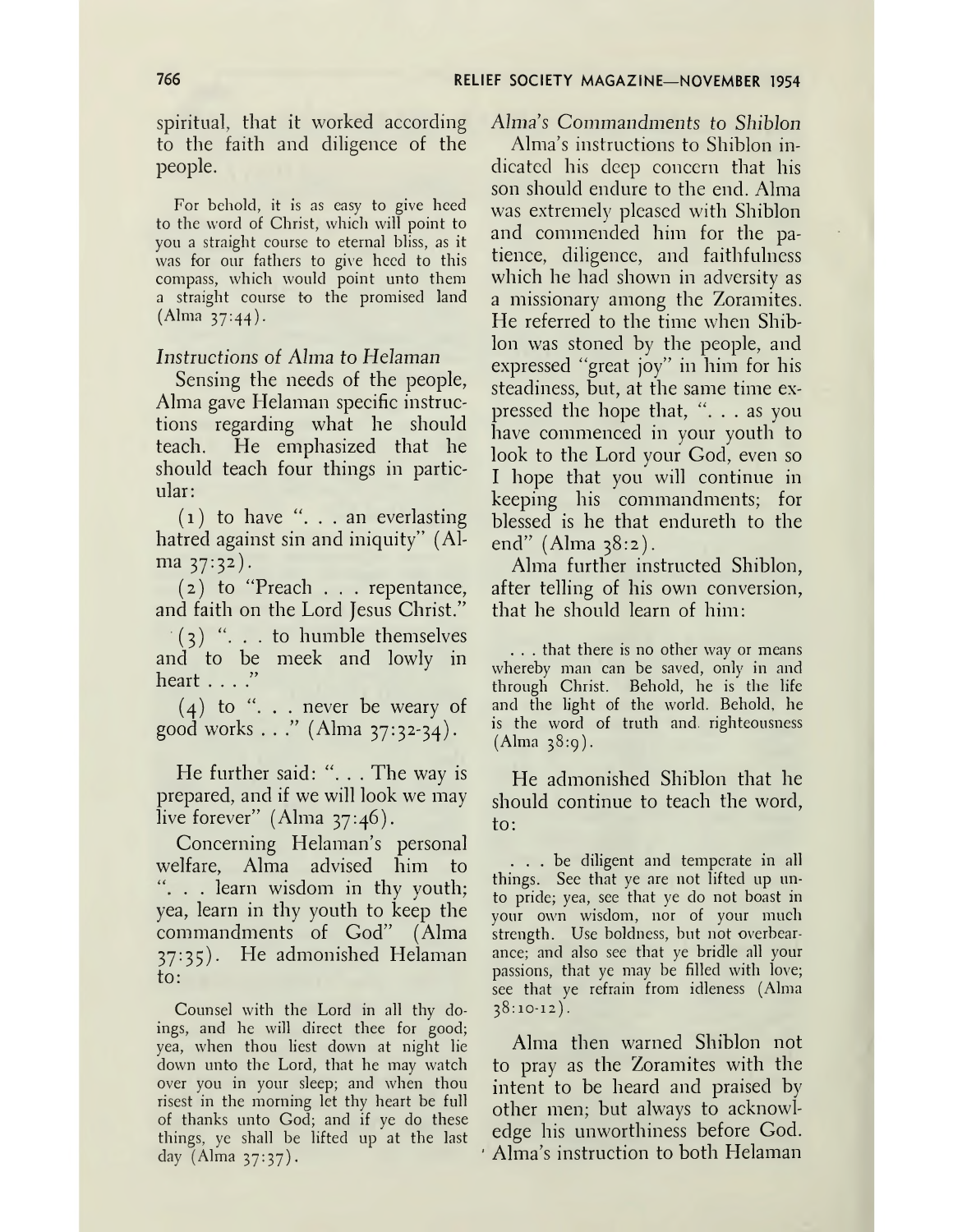and Shiblon end with the words "... Be sober. My son, farewell" (Alma 38:15 and 37:47).

## *Almas Reproof to Corianton*

We see from Alma'<sup>s</sup> instructions to his third son, Corianton, that he was bitterly disappointed in the way Corianton had conducted himself while doing missionary work among the Zoramites, in contrast to the example set by Shiblon. Coming directly to the point, Alma said to Corianton:

. . . Now this is what I have against thee; thou didst go on unto boasting in thy strength and thy wisdom. And this is not all, my son. Thou didst do that which was grievous unto me; for thou didst forsake the ministry, and did go over into the land of Siron, among the borders of the Lamanites, after the harlot Isabel. Yea, she did steal away the hearts of many; but this was no excuse for thee, my son. Thou shouldst have tended to the ministry wherewith thou wast entrusted. Know ye not, my son, that these things are an abomination in the sight of the Lord; vea, most abominable above all sins save it be the shedding of innocent blood or denying the Holy Ghost? (Alma 39:2-5).

In calling attention to Corianton'<sup>s</sup> sins, Alma said:

And now, my son, <sup>I</sup> would to God that ye had not been guilty of so great a crime. I would not dwell upon your crimes, to harrow up your soul, if it were not for your good. But behold, ye cannot hide your crimes from God; and except ye repent they will stand as a testimony against you at the last day (Alma  $39:7-8$ ).

Owing to his weaknesses and to his youth, Alma counseled Corianton to seek advice and guidance from his older brothers, saving, *. . ye* stand in need to be nourished by your brothers  $\ldots$ ." (Alma 39:10).

In pointing out the grievousness of these sins, Alma explained to Corianton ". . . how great iniquity ye brought upon the Zoramites; for when they saw your conduct they would not believe in my words" (Alma 39:11).

## *Almas Teachings on Plan of Salvation*

Alma'<sup>s</sup> explanations to Corianton about the plan of salvation, the universality of the resurrection; the separate states of the righteous and wicked between death and resurrection, the reasons for laws governing right and wrong, on punishment, and how merey may claim the repentant; and the meaning of restoration, are among the most powerful and explicit found in all scripture. Alma foretold the coming of Christ, and explained that it was important for the people living then to understand that Christ would come to take away the sins of the world and to declare glad tidings. He asked:

. . . is not a soul at this time as precious unto God as a soul will be at the time of his coming? ... Is it not as time of his coming? . . . Is it not as<br>easy at this time for the Lord to send his angel to declare these glad tidings unto us as unto our children, or as after the time of his coming? (Alma 39:17, 19.)

Alma explained the resurrection to his son. He said that "... there is no resurrection . . . until after the coming of Christ" (Alma 40:2). He further elucidated, "Now there must needs be a space betwixt the time of death and the time of the resurrection" (Alma 40:6).

Now, concerning the state of the soul between death and the resurrection—Behold, it has been made known unto me by an angel, that the spirits of all men, as soon as they are departed from this